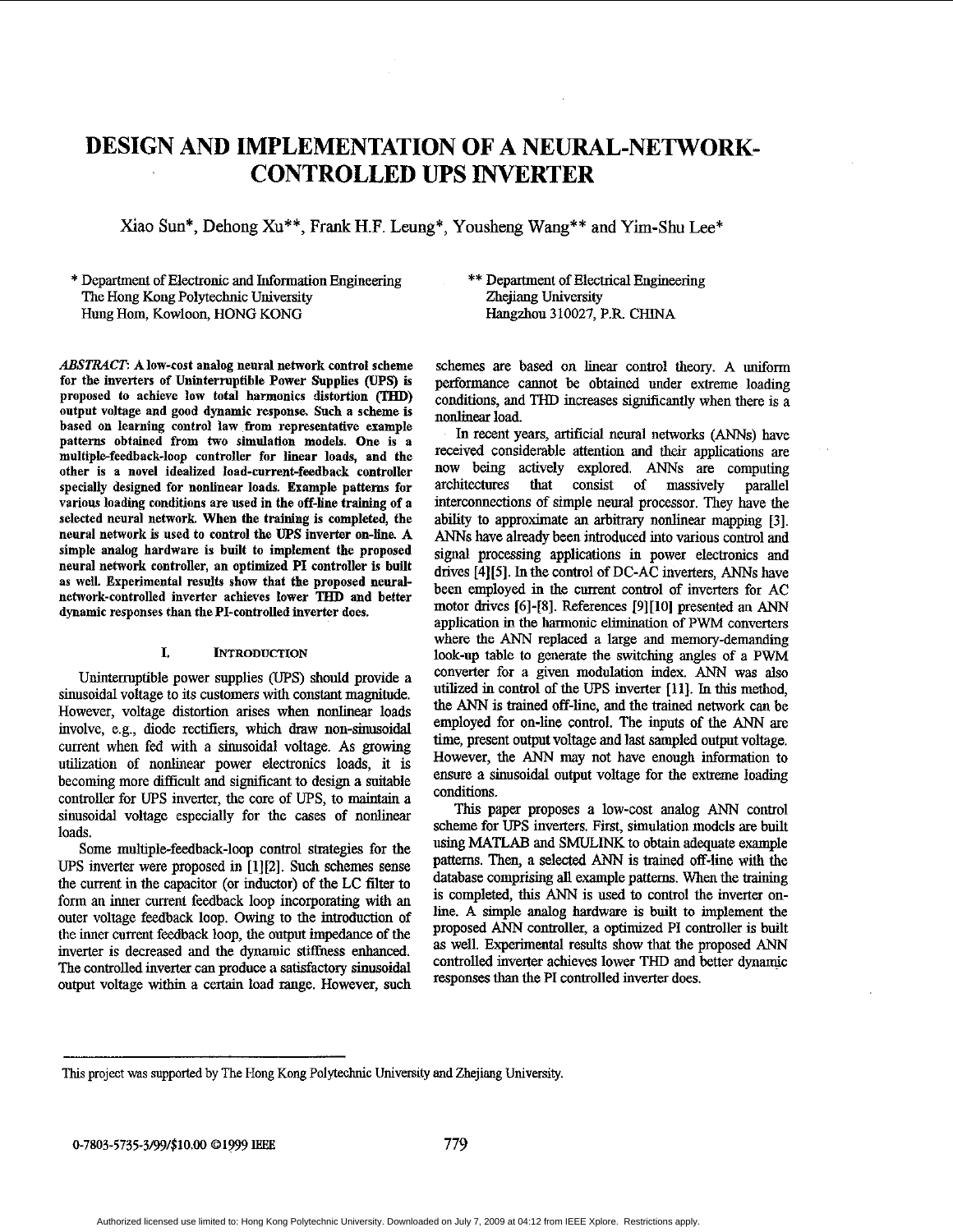

Fig.]. Single-phase UPS inverter system

# **D. DIAGRAM OF** *ups* **INVERTER AND LINEAR MODEL**

Fig. **1** shows the circuit diagram of a single-phase halfbridge voltage sonrce *UPS* inverter, followed by a LC filter. **PWM** generator and gate drive circuits are also illustrated. *R,* represents the resistance of the filter inductor. The effective series resistance **@SR)** of the filter capacitor is ignored since it only has a small effect within the frequency range concerned.

Because the switching frequency  $f_s$  (here is 20KHz) is several orders higher than the fundamental frequency of the **AC** output, the dynamics of the PWM inverter can be ignored. Thus, the UPS inverter can be modeled **as** a simple proportional gain block. Fig.2 shows a linear model of the inverter system (PWM inverter plus the output filter and the load), in which the proportional gain of the inverter, *K,* is equal to  $V_{dc}/V_c$  ( $V_{dc}$  is the voltage of the DC power source and  $V_c$  is the peak voltage of the triangular carrier wave).



Fig2 Linear model of *UPS* inverter

#### **III. OBTAINING EXAMPLE PATTERNS AND TRAINING THE NEURAL NETWORK**

Fig. **3** shows the *structure* of a feedforward mnlti-layer neural network that has one hidden layer. This kind of *ANN*  will also be used in this paper. The circles represent neurons. The transfer function of nodes is sigmoid in the hidden layer, and linear in the output layer. Training algorithm is chosen **as** back propagation. The back propagation algorithm is most commonly **used** for the training of feedforward neural networks. It updates the network weights and biases in the direction that the performance function, usually the sum of square errors, decreases most rapidly. The training is usually done by an off-line computer simulation program using a large number of example patterns. The example patterns can be obtained from analysis, simulation or directly from experiments if the model is totally unknown.



Fig.3. Structure of a two layer feedforward neural network

The proposed *ANN* control scheme for *UPS* inverter is to present **a** large number of example patterns obtained under various loading conditions to an ANN, and **train** the *ANN* properly to represent the control law. Two controllers,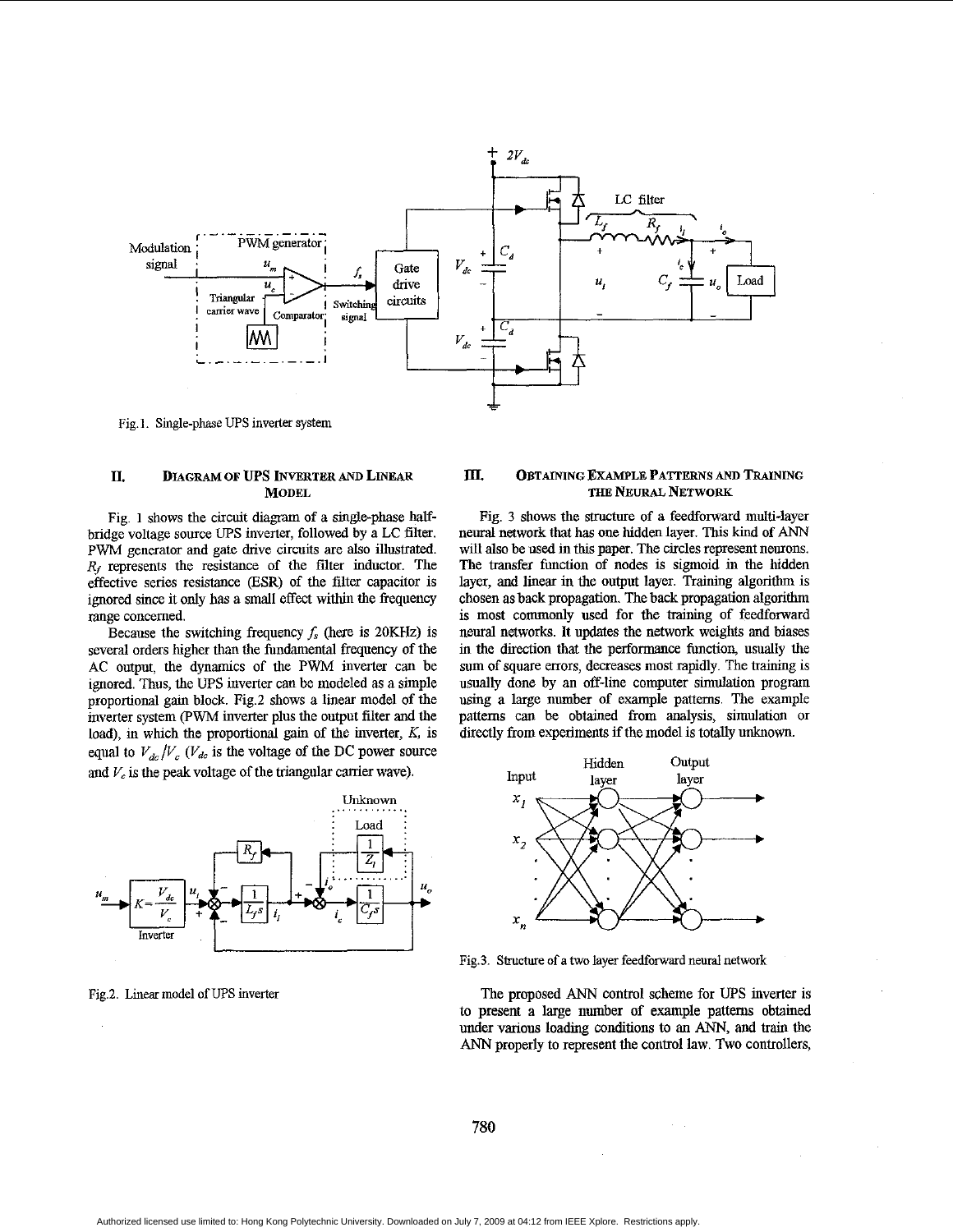

Fig.4. Multiple-feedback-loop control scheme to obtain example patterns under linear loading conditions



**outer Yoitage loop** 

Fig.5. Idealized load-cwent feedback control scheme to obtain example **patterns** under nonlinear **loading** conditions

one for linear loads, the other for nonlinear loads, are built using MATLAB and **SIMULINK.** 

# *A. Obtaining Example Patterns under Linear Loading Conditions*

Under linear loading conditions (resistive, capacitive, or inductive), a multiple-feedback-loop control scheme can give good pexformance **[1][2].** The control scheme for linear loads is shown in Fig.4. Different from the strategy proposed in **[1][2],** there is a fedforward *signal* from the reference voltage (shown *at* the top of Fig.4), which is found to have advantages of reducing steady-state error and providing a high tracking accuracy to the reference. Although it may cause large overshoot in the dynamic response, the drawback can be overcome by optimizing the parameters of the voltage feedback loop. The modulation signal to the PWM generator consists of two components, one is a sinusoidal feedforward signal, and the other is a compensation signal (as marked in the middle of Fig.4) produced by feedback loops. In this way, the *ANN* can be trained to generate only the compensation signal **as** its desired output. This will result in a more effective training and a better control performance.

We describe the full-bridge inverter using the following equation in MATLAB and SIMULINK:

$$
u_i = \begin{cases} V_{dc} & (u_m \ge u_c) \\ -V_{dc} & (u_m < u_c) \end{cases} \tag{1}
$$

where  $u_m$  is the instantaneous voltage of the modulating signal and  $u<sub>c</sub>$  is the instantaneous voltage of the triangular carrier wave in the **PWM.** 

It shonld be noted that a fixed set of parameter cannot be good for all kinds of linear loads. Each load **is** associated with a set of optimal **parameters.** We design the parameters for each load using freqnency-domain **analysis** to ensure enough stability margin and small steady-state error, and fine-tune the parameters in *the* simnlations. The compensation signal **as** shown in Fig.4 is collected **as** the desired outpnt of the ANN. The output voltage **and** output currents (including load current and capacitor current) of the inverter are collected **as** the inputs to the *ANN.* Dozens of example patterns are obtained from the simulation **results**  under different loading conditions and controller parameters.

# *B. Obtaining Example Patterns under Nonlinear Loading Conditions*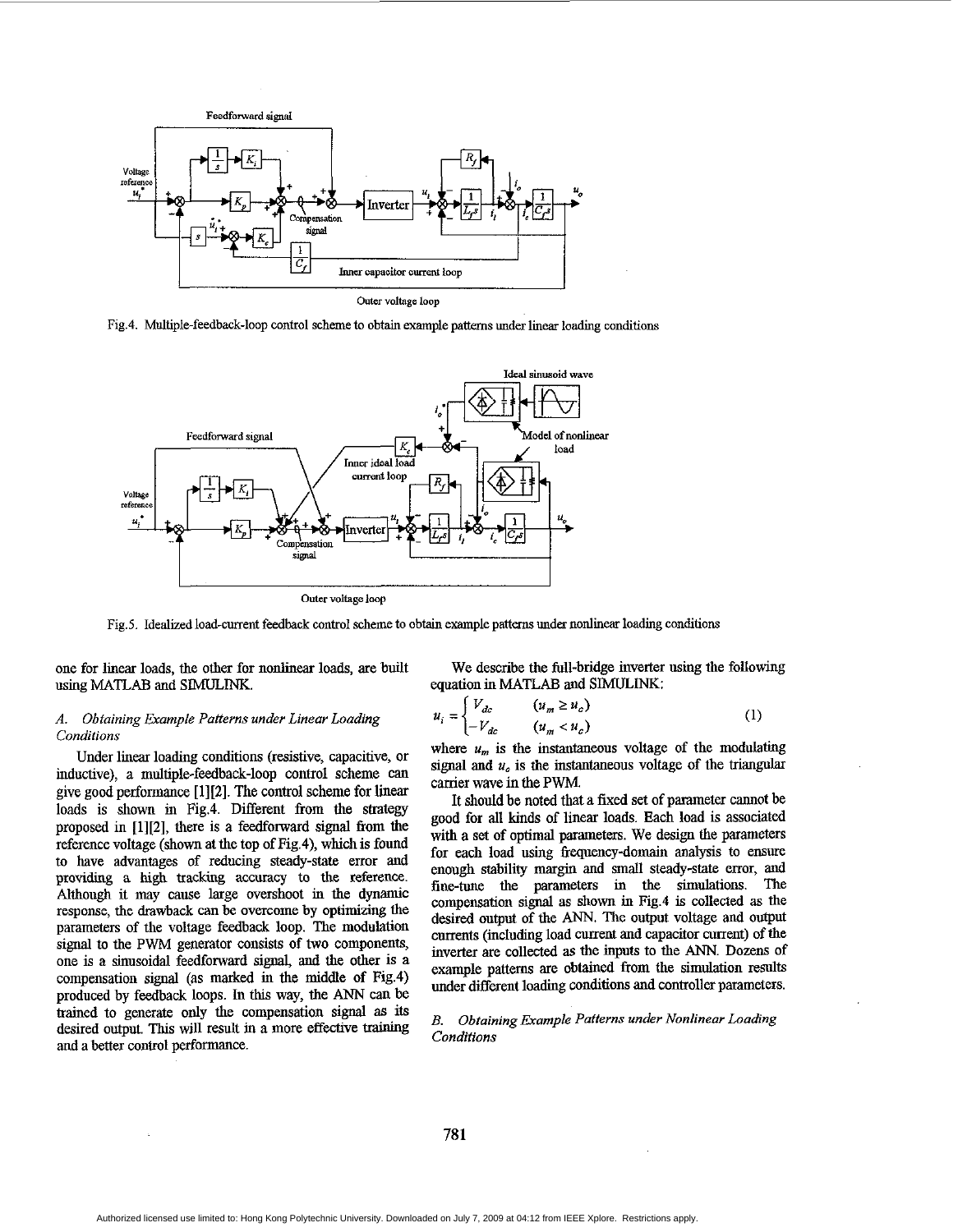

Fig.6. Proposed neural network control scheme for *UPS* inverter

Many electrical loads nowadays are nonlinear. It is therefore essential to maintain the performance of a UPS inverter under nonlinear loading conditions. The nonlinear load in **this** paper is chosen to be a full-wave diode bridge rectifier with an output filter. The input current of the nonlinear load, namely the output current of the inverter, is usually non-sinusoidal with a rather large  $\frac{di}{dt}$ . The multiple-feedback-loop control scheme used for the linear loading conditions cannot perform satisfactorily. Thus, we should find another control scheme especially for nonlinear loads to obtain example patterns.

If the load current of the inverter *can* be predicted, we can design a controller to keep track of the output current. Following the control scheme used for the linear loading conditions, we change the inner capacitor-current loop to a load-current loop (as shown in Fig. *5),* where a sinusoidal voltage is fed to a model of nonlinear load to obtain a loadcurrent reference. The actual load current **is** compared with **this** reference, and the error signal is used as the controller input. Although such scheme **is** impossible to implement practically, we can perform simulations to obtain example patterns for training the *ANN.* 

A model of such an idealized load-current feedback control scheme is built using MATLAB and SIMULINK. The PWM full-bridge inverter is modeled in the way as mentioned in the last subsection. The core of modeling a full-wave diode bridge rectifier in MATLAB and SIMULINK **is** the model of the power diode. **We** describe a diode using the following equation:

$$
i_d = \begin{cases} 0 & u_d < 0.7\\ (u_d - 0.7)/0.1 & u_d \ge 0.7 \end{cases}
$$
 (2)

where  $u_d$  is the instantaneous forward voltage across the diode and  $i_d$  is the instantaneous forward current in diode,

The parameters of controller are determined from simulations to produce an output voltage with a **low** THD and a small enough steady-state error. Similar to the linear loads, dozens of example patterns are obtained under different rectifier with various output filter capacitors **and**  load resistors.

# C. *Strucfure of the proposedANN controller*

All the example patterns obtained from simulation are put together to form a database that contains the information about the control law of the inverter. **A** proper *ANN* is then used to learn the control law. The network should be **as**  simple **as** possible to reduce the calculation time of the *ANN.* Fig.6 shows the proposed *ANN* controlled inverter. The *ANN* is of a **5-3-1** structure (five inputs, three nodes in bidden layer and one output). The inputs are the capacitor current, delayed capacitor current, the load current, the output voltage, and the error between the reference voltage and the output voltage. The delay time of the delayed capacitor current  $(i_{cd})$  is the switching period. Such a time delay is obtained from a low-pass filter. This *ANN* structure **is** the result of many repeated trials. To obtain a trained **ANN** that can perform well for both linear and nonlinear loads, it **is** found from many trials that the pattern database should consist of about two-third of patterns for linear loads and about one-third of patterns for nonlinear loads.

The training of the neural network is done off-line **using**  MATLAB with Neural Network Toolbox. The Levenberg-Marqnardt algorithm **is** used in the training, which has a fast convergence rate. The ANN is trained repeatedly with randomly selected example pattern from the pattern database. After the training is completed, the weights and biases **are** downloaded to the *ANN* controller to control the inverter on-line.

### **IV. EXPERIMENT**

**After** on-line training is done, the weights and biases will never be changed during the control process, and the forward propagation **just** involves multiplications, additions and sigmoid functions. Therefore, a simple analog circuit **is**  utilized to implement the proposed *ANN* controller. Fig.7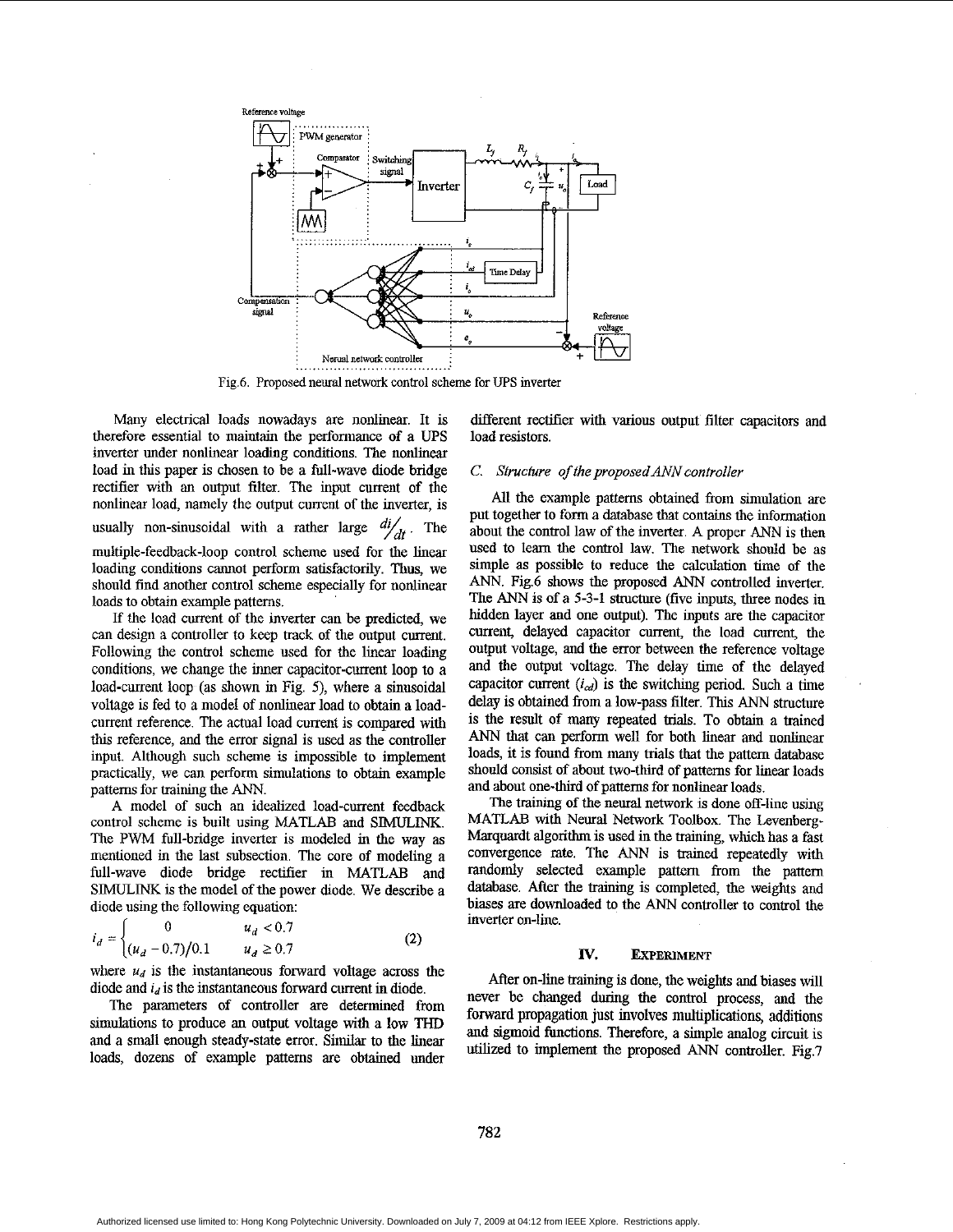shows an analog resistor  $\leftarrow$  operational amplifier implementation of a neuron. The multiplication and addition is realized by some resistors **and** an operational amplifier. The sigmoid function is realized by a differential pair (inside the dashed line).



Fig.7. An analog circuit **realization** of a neuron

The relation between  $u_{out}$  and  $u_{in}$  can be described by:

$$
u_{out} = Sigmoid[-(\frac{R_f}{R_1}u_{int} + \frac{R_f}{R_2}u_{in2} + \frac{R_f}{R_3}u_{in3} + ... + \frac{R_f}{R_b}u_b)]
$$

where: *Sigmoid*(*x*) =  $\frac{2}{1 + e^{-2x}} - 1$  (3)

The weights **and** the biases of nenral network are represented by the resistor values  $R_1, R_2, R_3, \ldots, R_b$ . The proposed ANN controller can be simply implemented.

Table **1** Inverter Parameters

| Parameter                     | Value | Units         |
|-------------------------------|-------|---------------|
| Switching frequency, $f_s$    | 20    | KHz           |
| DC source voltage, $V_{dc}$   | 48    |               |
| Rated Output Voltage          | 25    | $\rm V_{rms}$ |
| <b>Rated Output Frequency</b> | 50    | Hz            |
| Rated Output Current          | 5     |               |
| Rated output impedance        | 5     | Ω             |
| Filter Inductor, $L_f$        | 250   | μH            |
| Inductor Resistance, Rf       | 0.2   | Ω             |
| Filter Capacitor, $C_f$       | 30    | μF            |

**A** UPS inverter system was implemented in the laboratory, whose parameters are listed in Table 1. To verify the performance of the proposed neural network controller, an analog PI controller was built **as** well. The PI controller was depicted in Fig.4 with optimal parameters,  $K_p=3.1$ ,  $K_r = 2200$  and  $K_c = 2.9$ .

Fig. **8** shows the waveform of the steady-state response for **full** resistive load. The **figure** shows that the proposed *ANN* controlled UPS inverter **is** capable **of** producing a sinusoidal **output** voltage.

Fig. 9 shows the comparison of the output voltage and current of *ANN* controlled and the PI controlled inverters

under a full-wave diode bridge rectifier load, whose output is connected to a 3200 $\mu$ F capacitor in parallel with a  $5\Omega$ resistor. The figure shows that the output voltage of the ANN-controlled inverter has **less** distortion than that of the PI controlled inverter has. Fig. 10 shows the **comparisons** of the THD of the output voltage **using** the two controllers under bridge rectifier loads feeding with different R-C values. It **shows** that the proposed ANN controller can decrease the THD of the output voltage by 0.8-2.0% **than**  that **using** the PI controller.

Fig.11 **shows** the ontput voltage and the current waveforms with a step change of load from no load to full resistive load. Compared with the performance of the PI controller, the *ANN* controller improved the dynamic response especially for large load variation.

These experimental results confirm that the circuit (of which each neuron has the structure shown in Fig.7) can simply realize the proposed *ANN* controller. IN addition, the proposed *ANN* controller **maintains** good steady-state and dynamic response, and effectively decreases the THD of the output voltage under nonlinear loading conditions.

## **V. CONCLUSIONS**

**A** neural network control scheme for UPS inverter has been presented in this paper. **First,** the methods for obtaining the example patterns are introduced. Two simulation models are built to obtain example patterns for linear and nonlinear loads respectively. One is a multiple-feedback-loop controller for linear loads; and the other is an idealized loadcurrent feedback controller specially designed for nonlinear loads. Then a neural network is selected to train using example patterns so **as** to formulate the control law. **The**  proposed neural network controller is implemented using a simple analog circuit. Experimental results confirm that the circuit can function the proposed *ANN* controller. By comparisons with a traditional **PI** controller, it is shown that the proposed neural network controlled UPS inverter has good steady-state and transient responses, and can decrease the THD under nonlinear loading conditions.



Upper trace: voltage (20V/div, 10ms/div); **lower trace: current (4A/div, 10ms/div)** 

Fig.8. **Expenmental** result of the **steady-state** response of **the**  proposed ANN controlled UPS inverter for full load  $(5\Omega)$